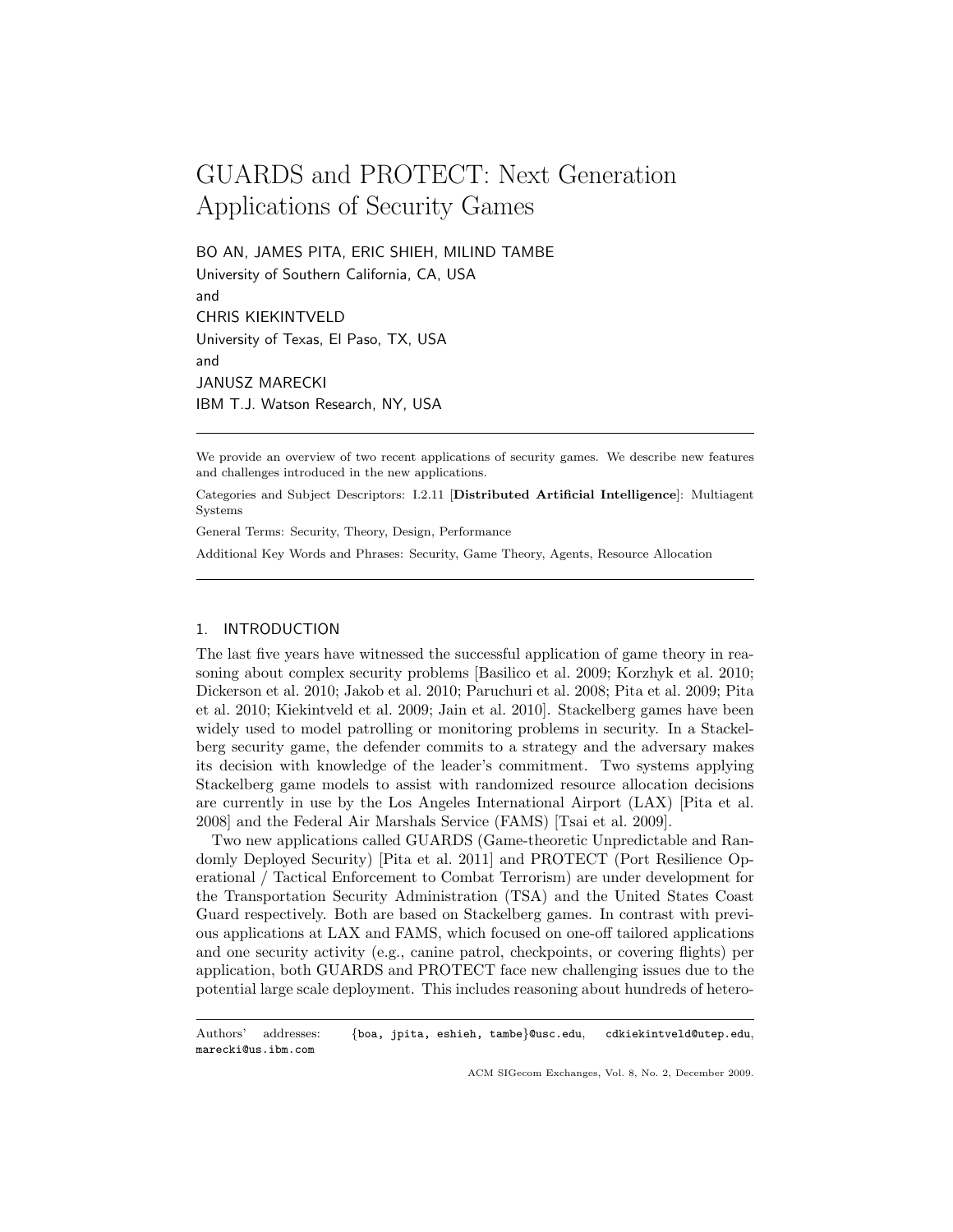# <sup>2</sup> *·* B. An et al.

geneous security activities, reasoning over diverse potential threats, and developing a system designed for hundreds of end-users. In this article we will highlight several of the main issues that have arisen. We begin with an overview of the new applications and then discuss these issues in turn.

#### 2. AN OVERVIEW OF GUARDS AND PROTECT

The fundamental novelty in the GUARDS system [Pita et al. 2011], compared to previous applications of such game-theoretic approaches, is the potential national scale deployment at over 400 airports. GUARDS is used to randomize a wide variety of TSA security activities focused on infrastructure protection at airports, and is being designed as a general system for use at any airport. GUARDS has been delivered to the TSA and is currently under evaluation and testing for scheduling practices at an undisclosed airport. If successful, the TSA intends to incorporate the system into their unpredictable scheduling practices nationwide.

The PROTECT (Port Resilience Operational / Tactical Enforcement to Combat Terrorism) model for the United States Coast Guard is being designed to enhance maritime security of coasts, ports, and inland waterways, a mission that faces increased risks given threats such as terrorism and drug trafficking. The PROTECT model casts the patrolling problem as a Bayesian Stackelberg game. We take a game theoretic approach in evaluating the scenario of adversaries (i.e terrorists) versus the defenders (Coast Guard) to generate weighted randomized patrols for the Coast Guard. We plan to demonstrate the PROTECT model in the Port of Boston in the spring/summer of 2011. The PROTECT model also has the potential to be deployed at multiple ports in the United States.

## 3. RESEARCH CHALLENGES

GUARDS and PROTECT introduce many new features and challenges beyond the previous applications at LAX and FAMS [Pita et al. 2009], mainly due to the potential large scale deployment. One immediate research challenge is improving the scalability of our algorithms for solving security games. Agents' strategy space may exponentially increase with the number of security activities, attacks, and resources. Existing algorithms [Jain et al. 2010; Paruchuri et al. 2008] find optimal randomized security schedules to allocate limited security resources to protect targets. As we scale up to larger domains, it is critical to develop newer algorithms that scale up significantly beyond the limits of the current state-of-the-art of Bayesian Stackelberg solvers [Jain et al. 2011; Jain et al. 2011].

In both the TSA and the coast guard domain, the defender has to reason over heterogeneous security activities for each potential target and an adversary can execute heterogeneous attacks on a target. In addition, the defender may allocate more than one resource to cover a target. To address this challenge it is necessary to create a more expressive model than outlined in security games [Pita et al. 2011]. The more expressive model is able to reason over the numerous areas, security activities, and threats [Pita et al. 2011]. In fact, previous solution techniques [Jain et al. 2010; Kiekintveld et al. 2009] for traditional security games are no longer directly applicable.

Solving security games with uncertainty is also an important but challenging ACM SIGecom Exchanges, Vol. 8, No. 2, December 2009.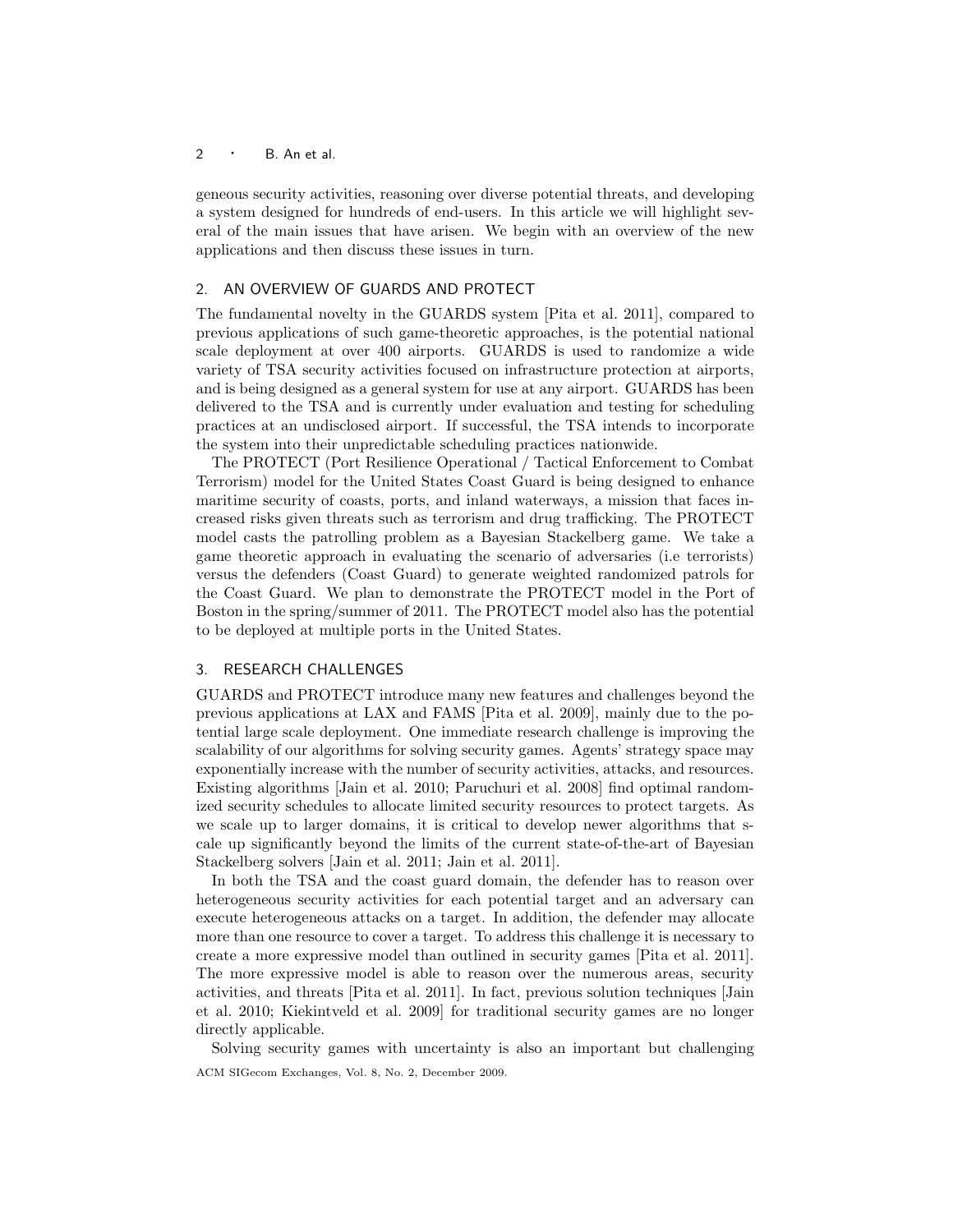problem. The first type of uncertainty is the defender's uncertainty regarding the payoff values of the attacker, which can be modeled as Bayesian Stackelberg games. While existing solution algorithms can handle discrete distributions over possible payoff values, it is challenging to represent and reason about many natural forms of uncertainty over the inputs [Kiekintveld et al. 2011]. Another type of uncertainty comes from the attacker's observation of the defender's strategy. A general Stackelberg game assumes perfect observation of the attacker, which may not be true in practice [Pita et al. 2010; Korzhyk et al. 2011]. In many situations, the attacker may act without observation of the defender's strategy, essentially converting the game into a simultaneous-move game model [Yin et al. 2010]. There are also some other sources of uncertainty regarding the attacker's decision making, e.g., uncertainty in the attacker's decision procedure due to its bounded rationality [Pita et al. 2010].

One of the most difficult issues we faced from the perspective of a potential national deployment was in acquiring the appropriate knowledge for the security challenge being considered. Due to the possibility of hundreds of end-users, it is not practical to sit down with each location and tailor the system to their individual needs. This presents a challenge in acquiring the necessary domain knowledge for such a large network of airports/ports to appropriately model their security challenge. Another interesting research issue is mixed-initiative interactions in which human users and software assistants collaborate to make security decisions [An et al. 2011]. An efficient human interaction process may potentially lead to models with higher overall solution quality.

In addition to the above challenges and lessons, there are on-going challenges of evaluation of this research [Taylor et al. 2010]. Overall, it is increasingly clear that there are a mounting number of interesting research challenges in the security games arena, and while the deployed applications have provided a promising start, very significant amount of research remains to be done.

#### ACKNOWLEDGMENTS

This research was supported by the United States Department of Homeland Security through the Center for Risk and Economic Analysis of Terrorism Events (CREATE) under grant number 2007-ST-061-000001. However, any opinions, findings, and conclusions or recommendations in this document are those of the authors and do not necessarily reflect views of the United States Department of Homeland Security.

#### REFERENCES

- AN, B., JAIN, M., TAMBE, M., AND KIEKINTVELD, C. 2011. Mixed-initiative optimization in security games: A preliminary report. In *Proceedings of the AAAI Spring Symposium on Help Me Help You: Bridging the Gaps in Human-Agent Collaboration*.
- BASILICO, N., GATTI, N., AND AMIGONI, F. 2009. Leader-follower strategies for robotic patrolling in environments with arbitrary topologies. In *Proceedings of The 8th International Conference on Autonomous Agents and Multiagent Systems (AAMAS)*. 500–503.
- Dickerson, J. P., Simari, G. I., Subrahmanian, V. S., and Kraus, S. 2010. A graph-theoretic approach to protect static and moving targets from adversaries. In *Proceedings of The 9th International Conference on Autonomous Agents and Multiagent Systems (AAMAS)*. 299–306.

ACM SIGecom Exchanges, Vol. 8, No. 2, December 2009.